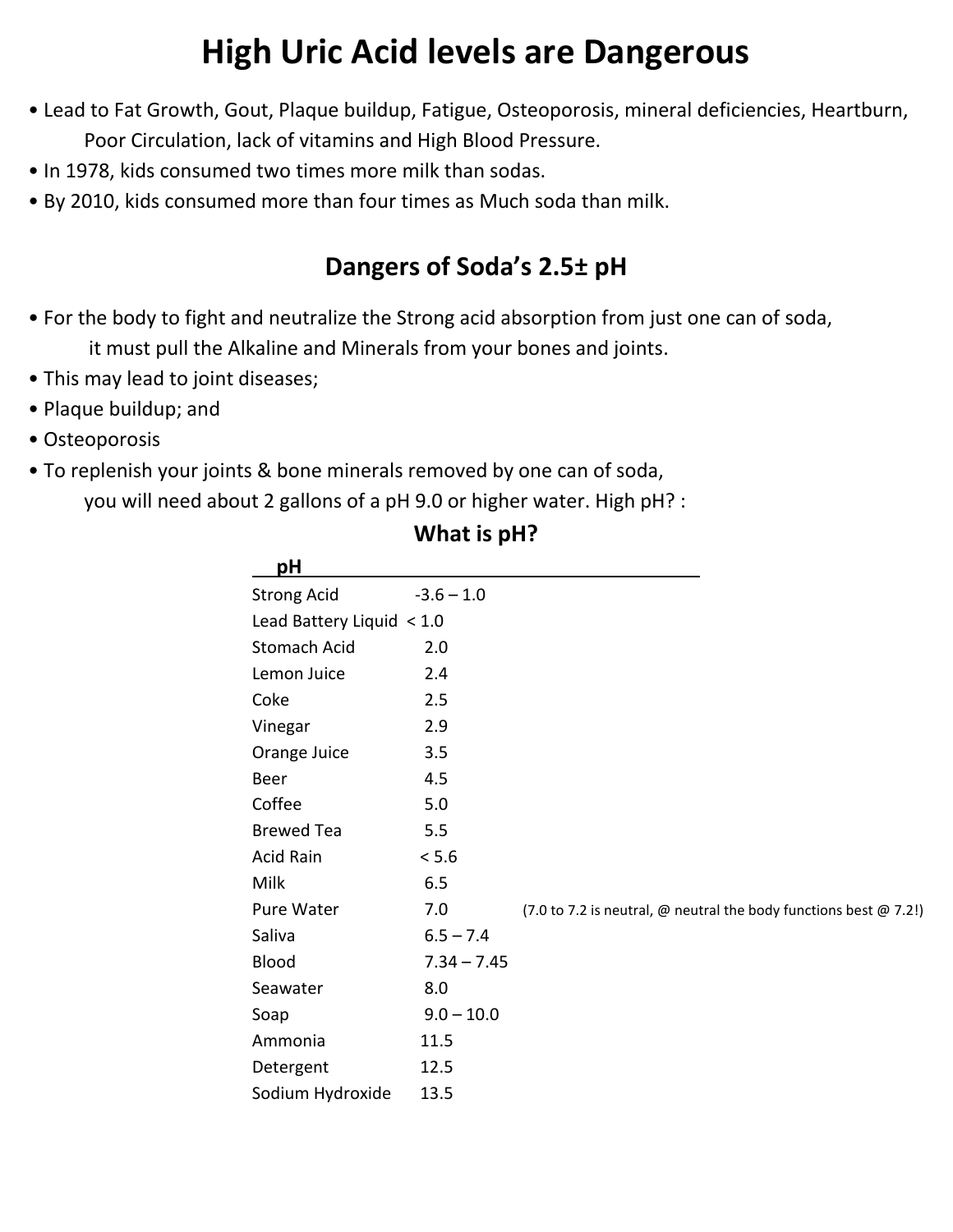## **Indicator of Acidity and Alkalinity.**

The measure of activity of hydrogen **iONS**  $(H+)$  pH = -  $log10[H+]$ 

The dissociation constant of water, Kw = 1.011 × 10 −14 (25 °C, 1 atm); H2O exists as [H+]-7x[OH-7] (25 °C, 1atm)

That is, [Concentration of  $(H+) =$  Concentration of  $(OH-)$ ]

Acid if pH< 7, Alkaline if pH>7

### IN ESSENCE, WATER'S pH IS THE RATIO OF ALKALINE TO ACIDIC MINERALS

### **Guess what pH will be?**

 $\%$  Pour a can of coke (pH 2.5) in 10 gallon of distilled water ? ~

- $\frac{1}{2}$  Our body's pH when we drink 2 cans of coke after exercise?  $\sim$
- ※ Our body's pH when we drink ½ gallon of Antioxidant alkaline water which is pH 9.0?

Unseen acid-base chemistry is ongoing in our body!

| X Pour a can of coke (pH 2.5) in 10 gallon of distilled water ? | $\sim$ pH 4.5 |
|-----------------------------------------------------------------|---------------|
|-----------------------------------------------------------------|---------------|

 $\%$  Our body's pH when we drink 2 cans of coke after exercise?  $\degree$   $\degree$   $\degree$   $\degree$  pH 7.4

- Outside  $H_+$  --- $\mathbb{Z}$  inside OH- (minerals Cal, Mg)

 $\%$  Our body's pH when we drink  $\frac{1}{2}$  gallon of alkaline water which is pH 9.0?  $\degree$  pH 7.4

- Outside OH- --- D inside H + (Cholesterol, fatty acids)
- HFCS, also known as high fructose corn syrup, is a man-made chemical that is made from corn. HFCS can be preserved more easily than natural sugar, is cheaper to manufacture and is found in nearly every soda and sweet on the market today. The average acidity level of an HFCS soda like Coke or Pepsi is 2.5 pH. This is extremely acidic considering tap water has a pH level of 7.5 -- near neutral on the pH scale.

### **Diet Soda**

Diet sodas possess a slightly less acidic pH level of 3 to 3.5. This does not make diet sodas any safer to drink, however. The average blood pH level must remain within an alkaline range of 7.35 to 7.45 pH. Drinking diet or HFCS sodas alters the chemistry of your blood by spiking the acid levels. In response, the body pulls minerals like calcium from your bones to absorb the acids. The danger arises when you drink soda frequently, which depletes the minerals in your body and increases the pH level of your body -- a condition that has been linked to increased risk of cancer and other diseases that require high acid levels to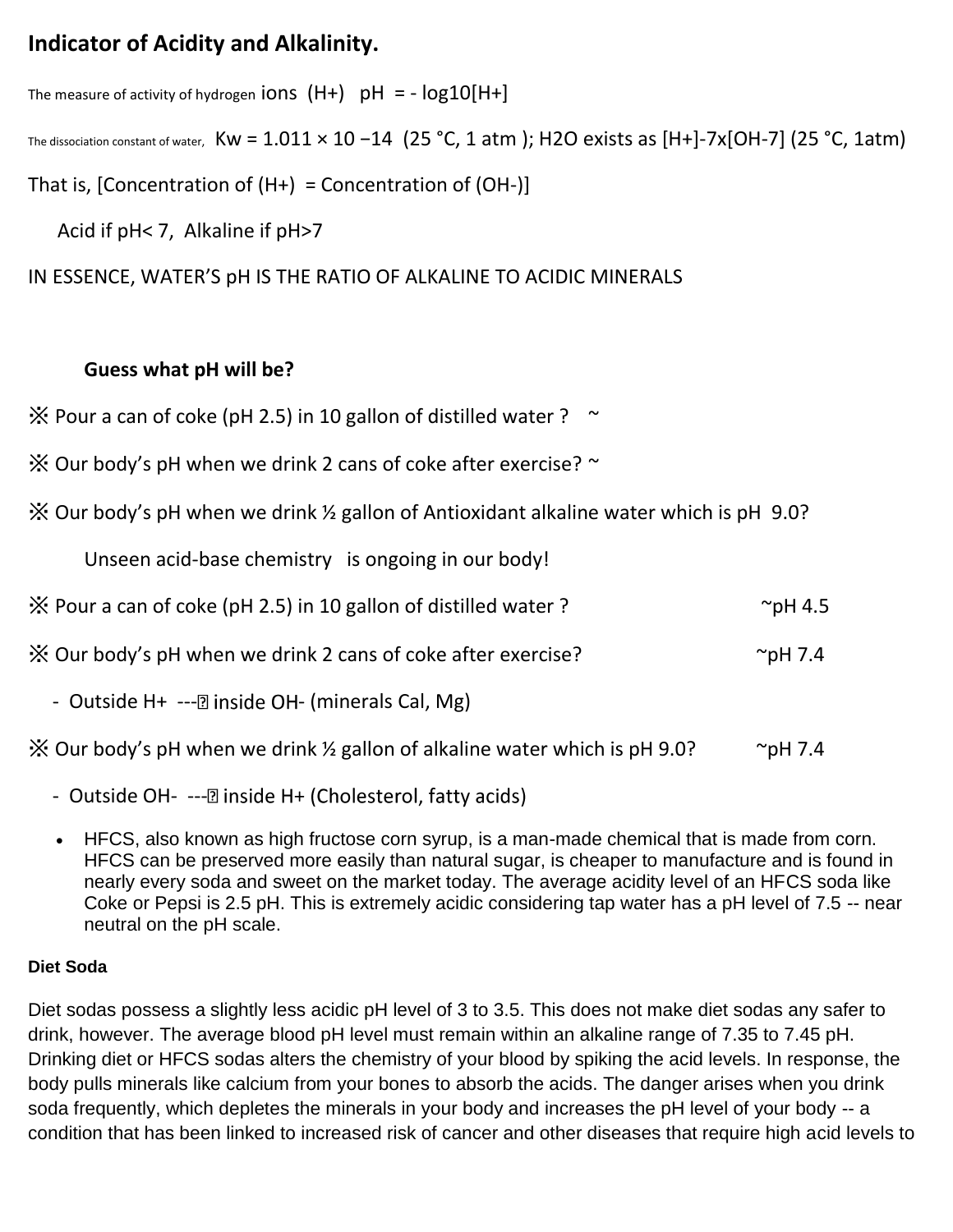electricity that come in with thunderstorms and momentarily make us feel like "hippies on drugs" (not that I know anything about that). A simple Internet search on negative ions revealed the information (ions, not hippies). Research shows that negative ions put the body in a temporary alkaline pH state. Most humans are in an acid pH state ... cancer wards are full of 'em.

Theoretically (in my humble opinion, of course), negative ions have a common bond to the positive feelings we get from [meditation.](http://smartbodyz.com/Meditation-Relaxation-Breathing-Exercises-Focus-Om.htm) Regular/consistent meditation is associated with relaxed states-of-mind -- a [stress antagonist.](http://smartbodyz.com/DHEA-Dehydroepiandrosterone-Helps-With-Effects-of-Stress.htm) Stress is a major contributor to acid pH in our blood/bodies.

As we buffer our acid-state in consistent manners [\(meditation,](http://smartbodyz.com/Meditation-Relaxation-Breathing-Exercises-Focus-Om.htm) [smart eats,](http://smartbodyz.com/Smarteats-supplements-exercise-sample-chapters.htm) baking soda, etc.), a healthier alkaline condition becomes the norm. In addition, nutritional supplements are assimilated more effectively/efficiently in an alkaline body.

#### **Bacteria and Virus Refuse to Live in Alkalinity**

[This baking soda article](http://healthnews.benabraham.com/html/stop_cancer_with_baking_soda.html) and this [article](http://www.naturalnews.com/032070_baking_soda_tumors.html) are a couple of the best I've found on the pH factor in relationship to many disease-states. [Harmful bacteria/virus,](http://smartbodyz.com/Colloidal-Silver-Descriptions1.htm) [herpes \(cold sores\),](http://smartbodyz.com/bht-order.htm) [influenza,](http://smartbodyz.com/Swine-Flu-Influenza-Pandemic.htm) [common cold,](http://smartbodyz.com/Andrographis-Paniculata-Extract-Side-Effects-Benefits.htm) and [cancer,](http://smartbodyz.com/l-theanine-chemotherapy-doxorubicin-2.htm) thrive in acidity.

[Stress,](http://smartbodyz.com/Diabetes-Alcohol-Exercise-Nutritional-Supplements-Antioxidants-P3.htm) [bad eating habits,](http://smartbodyz.com/Bone-Assure-Coral-Calcium-Citrate-Supplement-Order.htm#pH) [pesticides,](http://smartbodyz.com/activated-charcoal-enteraklenz-Order.htm) [alcohol,](http://smartbodyz.com/anti-alcohol-silymarin-milk-thistle-Order.htm) pollution, etcetera, turn our bodies into "acid smorgasbords" -- the perfect environment for destroying our bodies in a slow/painful manner. In addition, [heartburn,](http://smartbodyz.com/Gastritis-Heartburn-Hydrochloric-Acid-HCL.htm) [diabetes,](http://smartbodyz.com/Diabetes-Mellitus-Type-1-2-Diabetic-Symptoms-Diet-Gestational-P1.htm) [heart disease,](http://smartbodyz.com/Vitamin-D-Framingham-Heart-Study.htm) [arthritis,](http://smartbodyz.com/Vitamin-D-Gum-Disease-Cancer-Osteoporosis-MS-Arthritis-Relationship.htm) and more are well-known maladies related to acid blood levels. The bottom line ... bacteria and virus will vacate your premises to find a more suitable acid-home as long as you keep your body in a state of alkalinity. By maintaining your drinking/baking soda water at 7.2 to 7.5 pH (or more depending on how much and what acids you eat/drink) you are greatly enhancing your body's ability to prevent any of the above.

#### **Of all Things ... Baking Soda (Sodium Bicarbonate)?**

Studies in respected medical journals worldwide consistently support the use of a simple dirt-cheap product for reversing acidity -- baking soda. There's no money in baking soda for drug companies. For the most part, its use is excluded from medical school curriculum and/or associated health training/education.

#### **Odors**

As an interesting side-note, most odors we experience are bacteria related. A simple test is to sprinkle a bit of baking soda in your stinky shoes and/or under your smelly arm-pits - odor diminishes readily. Odor from areas of the body that stay wet and/or dark for awhile are a result of/or caused by bacteria and/or the [symbiotic relationship](http://www.sciencedaily.com/releases/2007/04/070405122424.htm) it has with fungus. Fungus (vaginal candidiasis or candida, jock itch, athletes foot, etc.) is odorproducing. Cavities and bacteria (bad breath) are best-buddies, too. Sugar creates an acidic environment in the mouth, thus, a reason why [dentists](http://www.drmitchconditt.com/) recommend avoiding sugarrelated foods.

And, stop using sponges to wash your dishes! Sponges typically stay wet for extended periods which encourage bacteria to multiply exponentially within minutes (Discovery Science channel).

#### **Athletes -- Faster, Harder, Stronger**

Lactic acid is a well-known by-product of the exercising muscle. To a large degree, it is responsible for muscular soreness and pre-mature fatigue. Sport drinks do nothing to address the acid issue. In fact, they add to the acid problem due to the large amount of sugar or high fructose corn syrup ingested -- sugar drinks are basically acid drinks. The same goes for fruit drinks (the actual sweet part of the fruit is replaced with sugar and/or [high fructose corn syrup](http://smartbodyz.com/Optimum-Nutrition-Life-Extension-Whey-Protein-Isolate-Lactoferrin-Order.htm#High-Fructose-Corn-Syrup) - a genetically modified (GMO) poison. It's no wonder regular exercisers have a hard time recovering from injuries -- the injury is surrounded by [acid](http://smartbodyz.com/Gout-Uric-Acid-Hyperuricemia.htm) and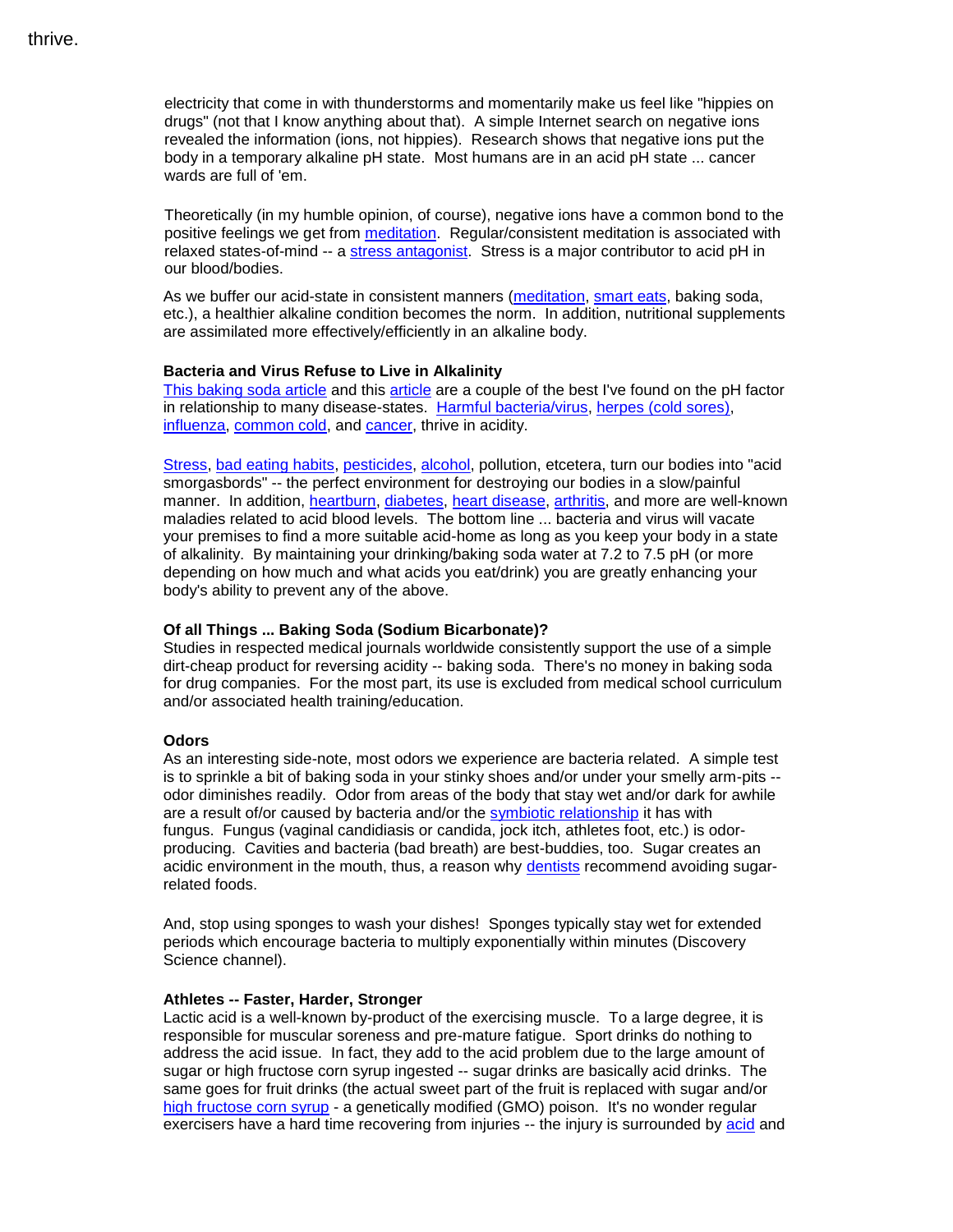#### GMOs.

Bananas, oranges, potatoes and melons are must-staples of athletes' general diet due to their high potassium content. Yes, they contain sugar, however, it's in a complex carbohydrate form (less inflammatory) that is a longer lasting fuel for the exercising muscle. They alkalize once consumed, however, baking soda water is a stronger and more direct alkalizing agent and may mean the difference between 1st and 2nd in an athletic event.

> **Bottom-line: As a general guideline,** and based on personal research, the following is my recipe for adjusting acid-blood toward the direction of healthier alkaline-blood pH. Below are two separate examples -- do one or the other but not both:

- Mix 1/4-1/3 teaspoon of baking soda in a 12-16 ounce glass of tap or bottled [water](http://smartbodyz.com/Lifestyle-Tips-for-Healthy-Skin.htm) and consume 1 glass in the AM and 1 in the PM and swish it in your mouth (cavity prevention) before swallowing daily. In addition to, and at anytime when you experience heartburn, an extra glass may be necessary.
- This following method is easy, convenient, and you're more likely to be consistent with it. If you [drink distilled or reverse](http://smartbodyz.com/Water-Thirst-Contaminants-Distilled.htm)  [osmosis water](http://smartbodyz.com/Water-Thirst-Contaminants-Distilled.htm) daily as your main source of water (cleanest there is, but acidic), mix 3/4 to 1 teaspoon/gallon. Tap and bottled waters are not as acidic (but very dirty) so you may want to adjust them to a lower 1/2 teaspoon/gallon. You can make adjustments with pH papers below.

Refrain from consuming straight baking soda and/or strong mixtures of the same. It can numb taste-buds and cause the skin from the roof of your mouth to peel (personal experience) not painful, just bothersome. In other words, strong alkalinity can burn you on its end of the scale similar to strong acids such as sulfuric or muriatic that burn on the acid side of the scale.

The above recommendation is for the non-exerciser and/or those who consume the average western diet. [Dedicated life extensionists](http://smartbodyz.com/Smarteats-supplements-exercise-sample-chapters.htm#SmartSupplements) (typically consume lots of minerals), vegetarians, vegans, and/or those who consume more fruits and vegetables than the average person, may want to use a bit less baking soda. Their bodies tend to be a bit more alkaline than the average person. Your barometer can be the consistent use of pH strips/papers. They give you the information you need to make adjustments with the baking soda you put in your water.

#### **Oranges and Lemons**

When using pH papers to directly measure fruits and/or vegetables, they typically show-up in the acid range. Oranges and lemons are good examples. Touching the pH paper directly to the opened/peeled fruit reads acid. However, when consumed, [they become](http://smartbodyz.com/Alkaline-Plant-Foods-Preserve-Muscle-Mass.htm)  [alkaline](http://smartbodyz.com/Alkaline-Plant-Foods-Preserve-Muscle-Mass.htm) as a result of the digestive process from the resulting ash residue. Fruits and vegetables have a special relationship with our bodies -- they are transformed into an alkaline base as they are burned to ash (as are most fruits and vegetables). Most other food sources do not have this special relationship with our bodies.

#### **Sodium (and Potassium) Concern**

Sodium chloride (common table salt) and baking soda (sodium bicarbonate) are different. Without question, studies show that sodium chloride is the high blood pressure (hypertension) culprit -- see [http://www.ncbi.nlm.nih.gov/pubmed/2168457,](http://www.ncbi.nlm.nih.gov/pubmed/2168457) [http://www.ncbi.nlm.nih.gov/pubmed/6648527,](http://www.ncbi.nlm.nih.gov/pubmed/6648527) and

[http://hyper.ahajournals.org/content/45/5/849.full.](http://hyper.ahajournals.org/content/45/5/849.full) Along with table salt contributing to hypertension, it also leaches calcium leading to weak bones. Baking soda and potassium has the opposite effect.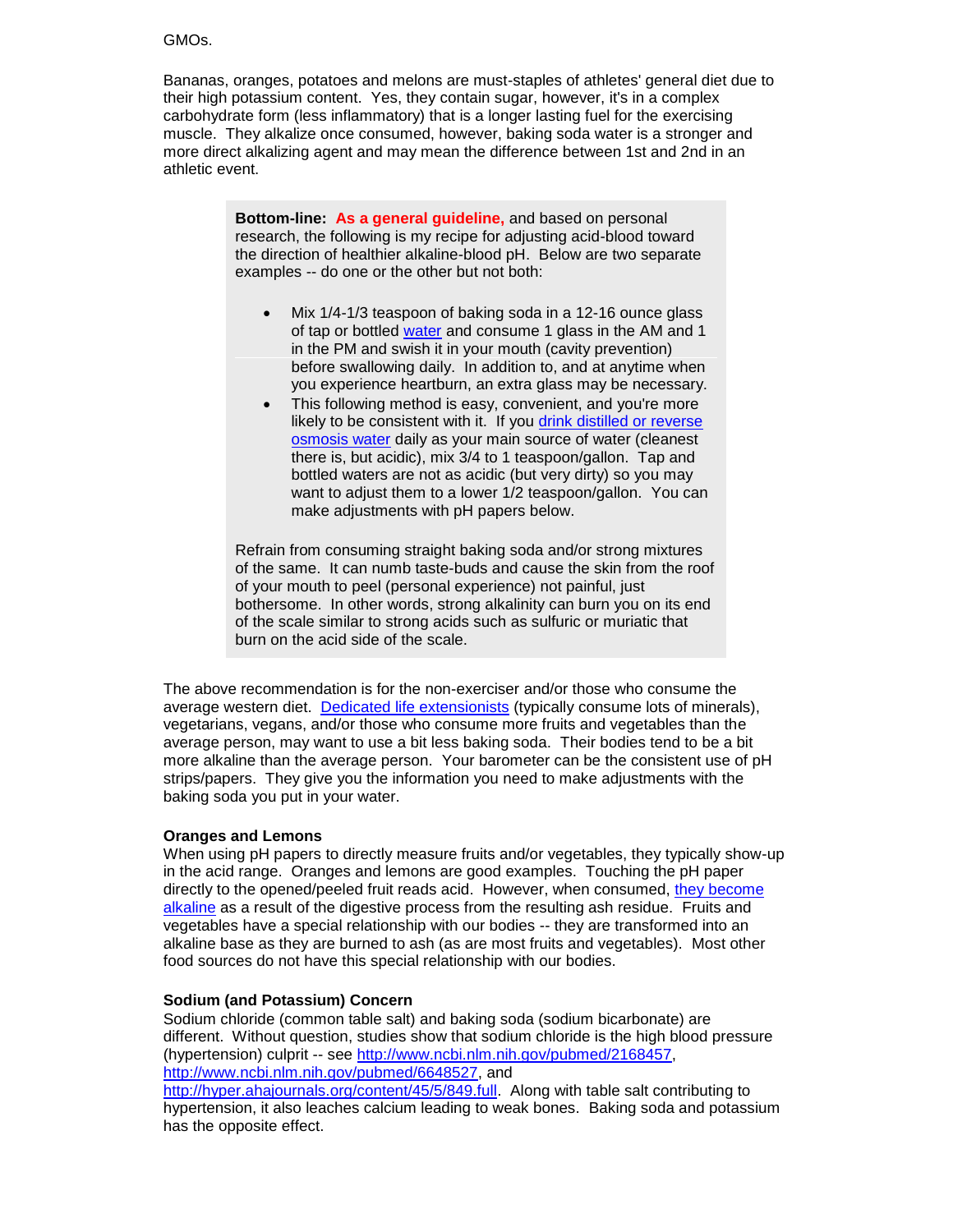Most of us typically consume 2,000-3,000 mgs. of salt (sodium chloride) daily. Studies show the relationship between sodium chloride consumption and potassium to be the high blood pressure culprit [http://jn.nutrition.org/content/138/2/419S.abstract.](http://jn.nutrition.org/content/138/2/419S.abstract) Generally, where there is high sodium chloride consumption in populations, there is low potassium. [Potassium rich foods](http://smartbodyz.com/Alkaline-Plant-Foods-Preserve-Muscle-Mass.htm) generally cost more than sodium rich foods, thus, impoverished areas have a higher incidence of stroke and [high blood pressure.](http://smartbodyz.com/Forskolin-Leukemia-High-Blood-Pressure-Urinary-Tract-Infections-Pg2.htm) The scientific literature shows that if potassium and/or baking soda is increased and sodium chloride consumption stays the same, the incidence of blood pressure and strokes drop. A 2:1 ratio of potassium to sodium should be a strong consideration for anyone. Our government allows only 99 mgs. to be put in a daily dose where supplements are concerned. Raw fruits and vegetables are some of the best sources of potassium. This is one of the few areas where food provides more micro-nutrients than nutritional supplements.

Potassium can **improve athletic performance** in those who are deficient. Those who train 3-4 hours daily can lose up to 700 mgs. from sweat -- about the same amount in one banana. Typically, food manufacturers transform 3.5 ounces of fresh raw peas containing 380 mgs. of potassium and 2 mgs. of sodium into 236 mgs. of sodium. At the same time, they decrease the potassium content to 160 mgs. via the canning process. The same thing applies to other common vegetables. You can buy a salt substitute from your grocery store which is potassium chloride (as opposed to sodium chloride). One of the most popular brands is called "No Salt."

#### **Measuring With pH Paper/Strips**

There are 2 easy ways to monitor your pH -- urine and saliva. Whether you test your urine or saliva, the pH value of either varies throughout the day based on many variables (food, liquids, stress, nutritional supplement intake, etc.). Therefore, it is necessary to check it 4- 5 times/day so you can establish an average. Personally, I have found the urine method to be the most accurate. If your average is still acidic (or, gets too alkaline) adjust the amount of baking soda accordingly. You can use [pH paper/strips](http://smartbodyz.com/pH-Paper-Order.htm) or a pH meter. I've always preferred the strips for convenience.

Again, for anyone wanting to use baking soda, reading [this article](http://healthnews.benabraham.com/html/stop_cancer_with_baking_soda.html) and this [baking soda](http://www.naturalnews.com/032070_baking_soda_tumors.html)  [article](http://www.naturalnews.com/032070_baking_soda_tumors.html) is paramount for developing a better understanding/appreciation for its many uses.

More information on [blood pH levels](http://smartbodyz.com/Bone-Assure-Coral-Calcium-Citrate-Supplement-Order.htm#pH) via minerals.

**Note: We do not sell baking soda.** It is available at almost any grocery or drug store near you ... or online.

Calcium, magnesium, potassium, and sodium (some forms) [act as strong alkalizing agents in the body.](http://smartbodyz.com/Alkaline-Body-pH-Baking-Soda-Heartburn.htm) The pH (acronym for potential hydrogen) scale ranges from 0 to 14, with 7 being neutral. Below 7 is considered acidic and above 7 alkaline. Your bodys pH level plays a critical role in its ability to remain healthy. Cells in the body that are poorly oxygenated are on the side of acidity and much more likely to be disease-prone. For example, [non-healthy tissues are generally acidic,](http://www.ncbi.nlm.nih.gov/entrez/query.fcgi?cmd=Retrieve&db=PubMed&list_uids=6645122&dopt=Abstract) whereas healthy tissues are generally alkaline. The chronically ill are generally in a [state of acidity.](http://www.ncbi.nlm.nih.gov/entrez/query.fcgi?cmd=Retrieve&db=PubMed&list_uids=3025463&dopt=Abstract) While the body has a homeostatic mechanism that encourages a constant pH 7.4 in the blood, this mechanism works by depositing and withdrawing acid and alkaline minerals from other locations including the bones, soft tissues, body fluids and saliva. Therefore, the pH of these other tissues can fluctuate greatly. Blood, lymph and cerebral spinal fluid in the body are designed to be slightly alkaline at a pH of 7.4. Radical/rogue cell division stabilizes at a pH level of 7.4. As your pH rises, rogue cells die while healthy cells thrive. Since many illnesses occur when pH falls into the acid range, it is essential to alkalize the body to a pH of 7.4 or slightly above by every means available. Below are examples of some foods and minerals on the acid/alkaline scale.

| <b>Strongly Acid</b> | <b>Mildly Acid</b> | <b>Mildly Alkaline</b> | <b>Strongly Alkaline</b> |
|----------------------|--------------------|------------------------|--------------------------|
| meat                 | grains             | fruits                 | calcium                  |
| fish                 | legumes            | vegetables             | magnesium                |
| eggs                 | nuts               | berries                | potassium                |
| soft drinks          | seeds              | dairy                  | sodium                   |
|                      |                    |                        |                          |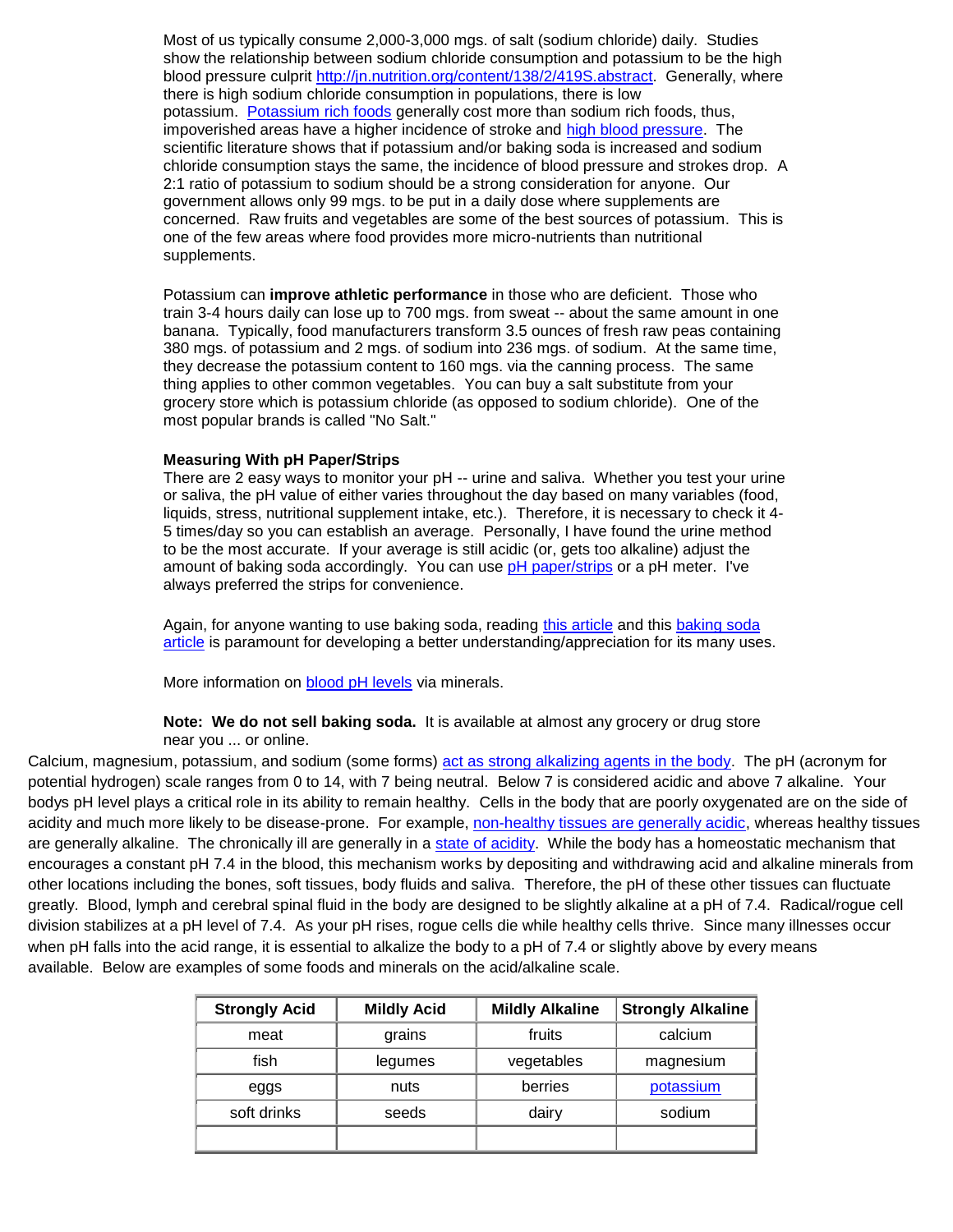Stress contributes greatly to a state of acidity. [Meditation](http://smartbodyz.com/Meditation-Relaxation-Breathing-Exercises-Focus-Om.htm) among other relaxation methods can be effective at dealing with stress. In addition, [l-theanine](http://smartbodyz.com/l-theanine-Order.htm) and/or [GABA](http://smartbodyz.com/GABA-ginseng-spirulina-turmeric-Order.htm) may be considered an addition to your supplement routine for countering stress.

# **Soda & Soft Drink Facts**

### **In simple terms SODA Equals = ACID! ACID! ACID!**

**FACT: 1 can of soda requires 32 glasses of water to neutralize the acidity.** Most people don't get 8 glasses of water a day, so how can you stay alkaline if you're drinking 1 can of soda a day, or even 3 times a week? You'll never catch up! The fix is easy. STOP DRINKING SODA.



### **The average American today drinks over 600 servings of pop a year and is slowly killing themselves with acidosis**

|                                                | Acid                                               | Sugar      |
|------------------------------------------------|----------------------------------------------------|------------|
| <b>Product</b>                                 | <b>Low=BAD</b>                                     | per 12 oz  |
| Alkalized Ionized water                        | $9.5$ to 11.5                                      | 0.0        |
| Pure Water                                     | $7.00$ (neutral)                                   | 0.0        |
| Barq's                                         | 4.61                                               | 10.7 tsp.  |
| Diet Coke                                      | 3.39                                               | 0.0        |
| <b>Mountain Dew</b>                            | 3.22                                               | 11.0 tsp.  |
| Gatorade                                       | 2.95                                               | $3.3$ tsp  |
| Coke Classic                                   | 2.63                                               | $9.3$ tsp. |
| Pepsi                                          | 2.49                                               | 9.8 tsp.   |
| Sprite                                         | 3.42                                               | 9.0        |
| Diet 7-Up                                      | 3.67                                               | 0.0        |
| Diet Dr. Pepper                                | 3.41                                               | 0.0        |
| Surge                                          | 3.02                                               | 10.0       |
| Gatorade                                       | 2.95                                               | 3.3        |
| Hawaiian Fruit Punch                           | 2.82                                               | 10.2       |
| Orange Minute Maid                             | 2.80                                               | 11.2       |
| Dr. Pepper                                     | 2.92                                               | $9.5$ tsp  |
| <b>BATTERY ACID</b>                            | 1.00                                               | 0.0        |
| Source: Minnesota<br><b>Dental Association</b> | The threshold pH for enamel<br>dissolution is 5.5. |            |

### **[What is wrong with drinking baking soda water?](http://www.detoxifynow.com/sang_whang2.html)  [Isn't that also alkaline water?](http://www.detoxifynow.com/sang_whang2.html)**

### [Reverse Aging, Alkaline Water and AlkaLife®](http://www.detoxifynow.com/sang_whang2.html)

Baking soda is sodium bicarbonate; adding it to drinking water does not raise the pH value of the water. However, once in the blood stream, it will act as alkaline buffer and, when too much acid is around, the lungs will exhale CO2 The only problem with this method is that continued consumption of baking soda, will upset the potassium/sodium balance of the body, creating bad side effects as high blood pressure.

## **[Can a person become too alkaline from drinking](http://www.detoxifynow.com/faq_ionize.html)  [ionized alkaline water?](http://www.detoxifynow.com/faq_ionize.html)**

[Water Ionizer FAQ](http://www.detoxifynow.com/faq_ionize.html) No. People have been known to drink as much as two gallons of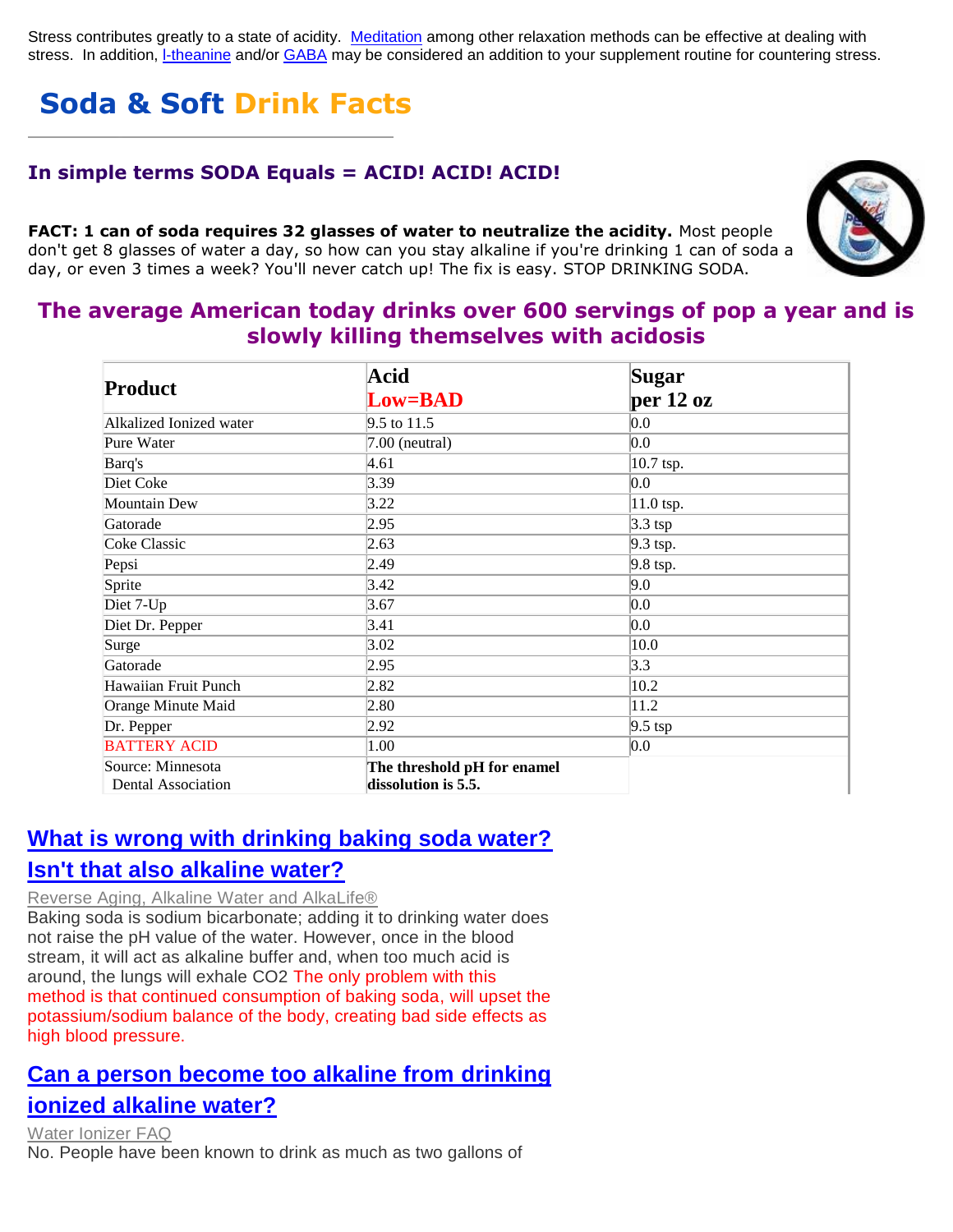ionized alkaline water daily and greatly benefited from it. On the contrary, the most common imbalance that leads to health problems is too much acidity. The more acidic we are, the greater the chances for diseases such as cancer and arthritis to flourish. People who are always sick have very low body ph, the sicker they are, the lower their body pH level.

## **[What is the difference between Baking soda and](http://www.indif.com/Food/misc/faq.asp)  [Sodium bi-carbonate?](http://www.indif.com/Food/misc/faq.asp)**

Technically speaking there is no difference between the two. Usually baking soda is a food grade product that is much more refined than raw sodium bicarbonate. Preferably, try to use Baking soda.

## **[Is drinking high intensity ionized alkaline water](http://www.detoxifynow.com/faq_ionize.html)  [advisable?](http://www.detoxifynow.com/faq_ionize.html)**

### [Water Ionizer FAQ](http://www.detoxifynow.com/faq_ionize.html)

Yes. **We should start drinking ionized alkaline water at the lowest level and slowly work our way up**, since we spent most of our lives accumulating acid waste within our bodies. ionized alkaline water from a Water ionizer has different levels of intensity. If the average person immediately drinks strongly ionized alkaline water, he could suffer headaches or diarrhea due to the water's strong detoxification quality.

# **[How soon would I feel the effect\(s\) of drinking](http://www.detoxifynow.com/sang_whang2.html)**

### **[alkaline water?](http://www.detoxifynow.com/sang_whang2.html)**

#### [Reverse Aging, Alkaline Water](http://www.detoxifynow.com/sang_whang2.html)

It depends on the individual and the kind of symptoms you have. Many customers experience relief of gout pain, acid reflux, morning sickness, kidney stones, fibromyalgia, high altitude sickness, high blood pressure, cholesterol, diabetes, etc. Some people feel the effects immediately (such as morning sickness and high altitude sickness). Some symptoms, such as high blood pressure, gout, high cholesterol, may take several weeks or even months.

Drinking water is available at most developed campgrounds. When it is not provided, water should always be treated with purification tablets or iodine, by boiling, or by filtering. One safe method of treatment is boiling vigorously for 3-5 minutes to kill parasitic organisms which may be present. To improve taste, add a pinch of salt to each quart of boiled water or pour it back and forth from one clean container to another several times. More on drinking water... <http://www.querycat.com/question/99a54120024afd6c3ae7afe4ad68b85b>

### **[What is the difference between baking soda and](http://www.seberangflour.com.my/services/faqs/faq.htm)**

### **[baking powder ?](http://www.seberangflour.com.my/services/faqs/faq.htm)**

Baking soda is the common name for sodium bicarbonate. It is a leavening agent used to increase the volume of baked goods when they are cooked. Baking powder is a mixture of sodium bicarbonate and leavening acids such as cream of tartar and acid phosphates.

## **[What is the Power of Baking Soda?](http://www.armhammervac.com/faqs.html)**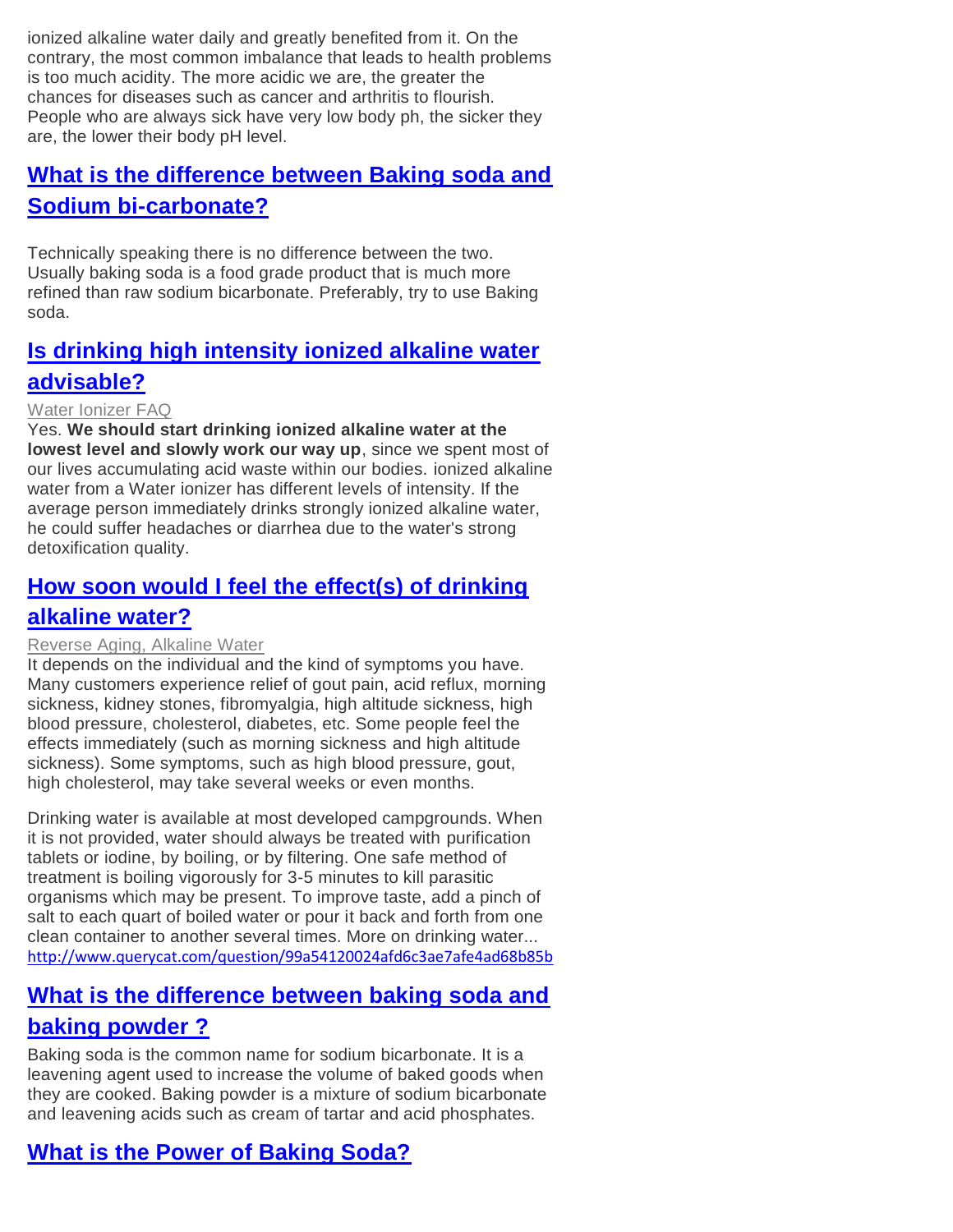dirty air passes through the vacuum bag or filter, ARM & HAMMER® baking soda particles neutralize odor bearing chemicals. As a result, clean, odor-free air is released into your home. In our vacuum bags and filters, ARM & HAMMER® Baking Soda is added as part of a special, proprietary, treatment to provide maximum deodorization in a small space.

## **[Are there any cautions about drinking alkaline](http://www.phwaterforhealth.com/faq.htm)  [ionized water?](http://www.phwaterforhealth.com/faq.htm)**

You should start slowly. Set the controls to the lowest level and drink one to three glasses per day. Assuming the water agrees with you, increase the amount you drink and the level of ionization intensity. High levels of alkalinity -- up to 9.5 -- are best for drinking water; the highest levels can be used for cooking. In a few individuals, the detoxification effects from drinking alkaline ionized water can cause headaches and diarrhea for a short time.

# **[Can a person become too Alkaline from](http://www.allnaturalwater.com/FAQS.php)**

## **[drinking Antioxidant Water?](http://www.allnaturalwater.com/FAQS.php)**

People have been known to drink as much as 1 to 2 gallons of Antioxidant Water every day and gotten great benefit from it. And they have not become too Alkaline. On the contrary, one of the most common imbalances people have today that lead to health problems is that they are too acidic. Our body pH should be approximately 7.0 (measured through saliva or urine). The more acidic we are, meaning a 6.6 pH or lower, the greater opportunity we have provided disease to flourish in us.

## **[How Best To Start Drinking Alkaline Ionized](http://www.heartspring.net/water_ionizer_questions_answers.html)  [Water?](http://www.heartspring.net/water_ionizer_questions_answers.html)**

Better to start off with a lower pH and gradually move to a higher setting, with a slower flow rate, producing water a stronger alkaline pH and a lower ORP value over time. Go slow and listen to your body (and listen to your doctor if you are working to improve a medical condition). My experience with drinking ionized water suggests drinking pH 9 consistently over the long run, rather than force a higher pH for a short term benefit.

# **[Q14. Which level of pH should I keep when](http://www.detoxifynow.com/faq_ionize2.html)  [drinking alkaline water?](http://www.detoxifynow.com/faq_ionize2.html)**

the level of 8.5 to 9 of pH value, water is best absorbed into the body. However, neutral tap water or acidic water produced from a R/O system may not be suitable for you temporarily due to large difference of mineral content. Therefore, it is recommendable to drink water on stage 1 (pH value is 7.5 to 8) initially, and then drink ionized water in which pH value is 8.5 to 9 (generally, on stage 2 at home depending on water pressure).

# **[Q5. Does alkaline water suit people who](http://www.detoxifynow.com/faq_ionize2.html)  [become swollen easily even when drinking](http://www.detoxifynow.com/faq_ionize2.html)**

## **[water?](http://www.detoxifynow.com/faq_ionize2.html)**

Yes. In these cases metabolism including absorption, circulation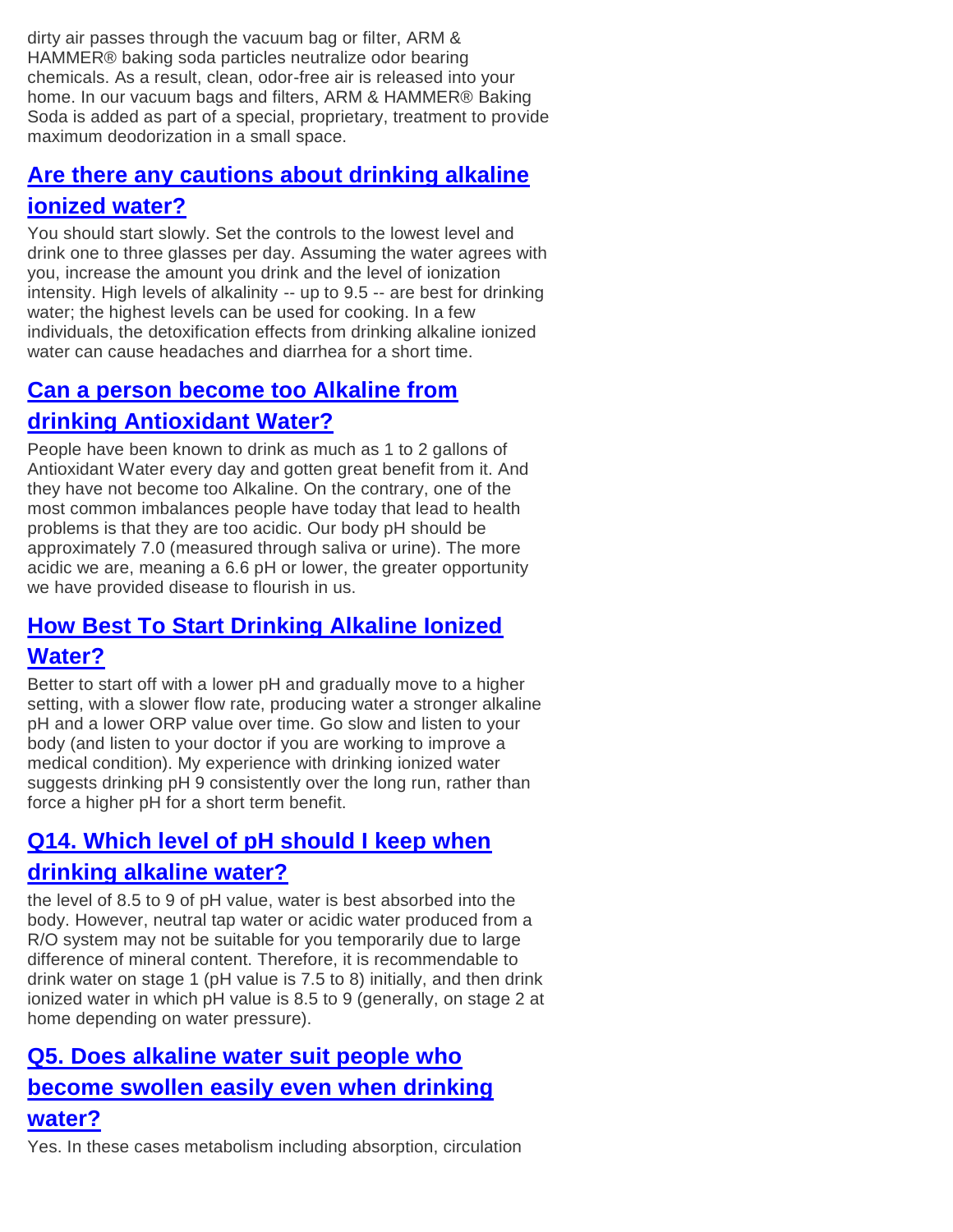and excretion of water does not work well. Especially when their condition is not good, even a small amount of water is not emitted and remains in a body for a long time, which can cause swelling. Alkaline, micro-clustered water is easily absorbed, circulated and excreted promptly, so it does not cause swelling of a body. [.](http://www.querycat.com/question/1ecf94b615ea9f3dde5de58aabbaa478)

## **[What is ionized alkaline water?](http://www.detoxifynow.com/faq_ionize.html)**

Ionized alkaline water is healthy drinking water. It is full of oxygen molecules with an extra electron also known as hydroxyl ions. Once the hydroxyl ions donates its extra electrons to free radicals (oxygen molecules that are missing one electron), you are left with plenty of productive oxygen. Ionized alkaline water contains only five to six water molecules per cluster instead of ten to thirteen of conventional water. Its smaller hexagon-shaped molecular structure is similar to our DNA.

# **[How can I make my own isotonic saline solution](http://www.nasespuelen.de/englisch/anwendung_detail.html)  [buffered with baking soda?](http://www.nasespuelen.de/englisch/anwendung_detail.html)**

A salt mixture which is also very suitable for nasal rinsing consists of two kinds of salt: common salt (sodium chloride, NaCl) and baking soda (sodium hydrogen carbonate or bicarbonate of soda, NaHCO3). Baking soda buffers the rinsing solution, i. e. it keeps the pH value (degree of acidity) constant at the desired alkaline strength of approx. 8. In human blood, sodium hydrogen carbonate shows the second highest salt concentration after sodium chloride.

# **[How much salt and baking soda are necessary](http://www.nasespuelen.de/englisch/anwendung_detail.html)  [for making a buffered hypertonic saline](http://www.nasespuelen.de/englisch/anwendung_detail.html)**

## **[solution?](http://www.nasespuelen.de/englisch/anwendung_detail.html)**

A hypertonic saline solution buffered with baking soda is more agreeable for nasal rinsing than if it is un-buffered. It supports the cleansing function of the nasal mucous membrane, i. e. the mucociliary clearance which is the mucus transport system. For a very mild, buffered hypertonic rinsing solution you put one, or one heaped measuring spoonful of salt per rinsing pot filling into the nasal rinsing pot and then add about half a measuring spoonful of baking soda.

<http://www.querycat.com/question/b784323a2c10f5b861dfc29647d41b9c>

## **[What is ARM & HAMMER® Baking Soda?](http://www.armhammervac.com/faqs.html)**

[Arm & Hammer Vacuum Bags and Filters Frequently Asked Qu...](http://www.armhammervac.com/faqs.html) Baking Soda, also known as sodium bicarbonate, is a naturally occurring substance that is found in all living things, where it helps regulate their pH balance. ARM & HAMMER® Baking Soda is made from soda ash, also known as sodium carbonate. To make ARM & HAMMER® Baking soda, the soda ash is mined in the form of an ore called trona.

> Another option is 2 Tblsp our vinegar in 8oz glass at bedtime. Not pickling type. Sold at jonilund.com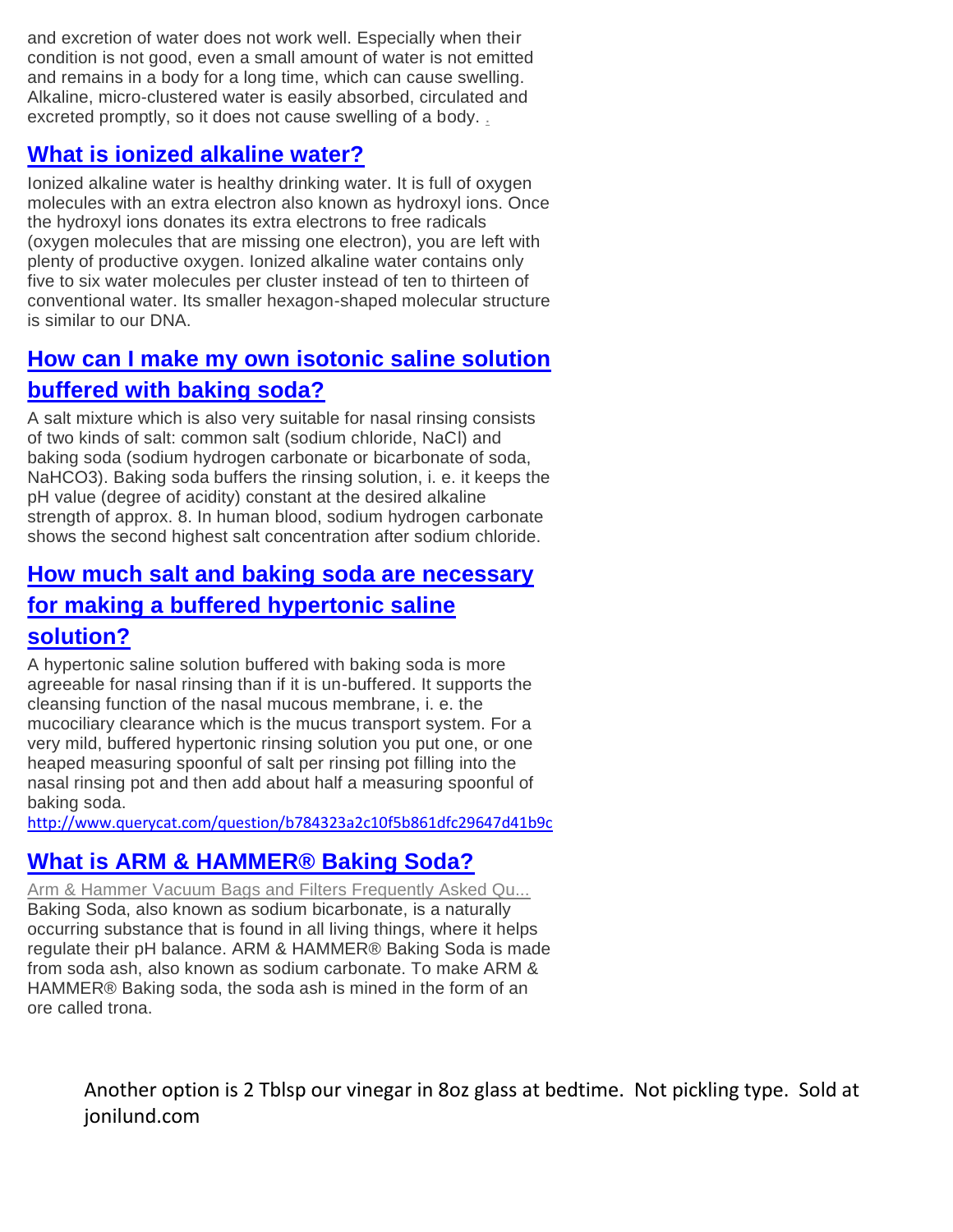I mix in 8 oz of water the juice of 1 lemon with 1 teaspoon of [baking soda](http://www.amazon.com/gp/product/B0019GVYR2?ie=UTF8&tag=ferventchrcom-20&linkCode=as2&camp=1789&creative=9325&creativeASIN=B0019GVYR2) and drink it. This is **fast acting** in reducing acidic levels.

The next time you go to the bathroom, about an hour later, test your urine pH level and your pH should have climbed to over 7 – 7.5. If so that's great because those uric acid crystals can't get flushed out of your joints if you are still acidic.

To treat gout, detox baths are also helpful by soaking in your tub with 2 cups of Epson salts right before bed. This is a detox bath and helps pull acid out of your body. Soak for 20 minutes and that's it. This will really help you get a good night sleep too.

Always take advice of your doctor before you take anything.

The table below helps to identify various foods' pH-level. Each one is assigned a number which mirrors its approximate relative potential of alkalinity (+) or acidity (-) existent in one ounce (28.35g) of food. The higher the number, the better it is for you to eat.

| <b>Healthy Alkaline</b><br><b>Foods</b><br>- Eat lots of them! | <b>Foods you should</b><br>only<br>consume | <b>Unhealthy Acidic</b><br><b>Foods</b><br>- Try to avoid them! |
|----------------------------------------------------------------|--------------------------------------------|-----------------------------------------------------------------|
|                                                                | moderately                                 |                                                                 |
| <b>Vegetables</b>                                              |                                            | <b>Meat, Poultry, And Fish</b>                                  |
| Alfalfa Grass +29.3                                            | <b>Fruits</b>                              | Beef -34.5                                                      |
| Asparagus $+1.3$                                               | (In Season, For Cleansing                  | Chicken (to -22) -18.0                                          |
| Barley Grass +28.1                                             | Only Or With Moderation)                   | Eggs (to $-22$ )                                                |
| Broccoli +14.4                                                 | Apples -8,5                                | Liver $-3.0$                                                    |
| Brussels Sprouts +0.5                                          | Apricot -9.5                               | Ocean Fish -20.0                                                |
| Cabbage Lettuce, Fresh                                         | Banana, Ripe -10.1                         | Organ Meats -3.0                                                |
| $+14.1$                                                        | Bananna, Unripe +4.8                       | Oysters -5.0                                                    |
| Cauliflower +3.1                                               | Black Currant -6.1                         | Pork -38.0                                                      |
| Cayenne Pepper +18.8                                           | Blueberry -5.3                             | Veal -35.0                                                      |
| Celery $+13.3$                                                 | Cantaloupe -2.5                            |                                                                 |
| Chives $+8.3$                                                  | Cherry, Sour +3.5                          |                                                                 |
| Comfrey $+1.5$                                                 | Cherry, Sweet -3.6                         | <b>Milk And Milk Products</b>                                   |
| Cucumber, Fresh +31.5                                          | Coconut, Fresh +0.5                        | Buttermilk +1.3                                                 |
| Dandelion +22.7                                                | Cranberry -7.0                             | Cream $-3.9$                                                    |
| Dog Grass $+22.6$                                              | Currant -8.2                               | Hard Cheese -18.1                                               |
| Endive, Fresh +14.5                                            | Date -4.7                                  | Homogenized Milk -1.0                                           |
| French Cut Green Beans                                         | Fig Juice Powder -2.4                      | Quark -17.3                                                     |
| $+11.2$                                                        | Gooseberry, Ripe -7.7                      |                                                                 |
| Garlic $+13.2$                                                 | Grape, Ripe -7.6                           |                                                                 |
| Green Cabbage December                                         | Grapefruit -1.7                            | <b>Bread, Biscuits (Stored</b>                                  |
| Harvest +4.0                                                   | Italian Plum -4.9                          | <b>Grains/Risen Dough)</b>                                      |
| Green Cabbage, March                                           | Mandarin Orange -11.5                      | Rye Bread -2.5                                                  |
| Harvest $+2.0$                                                 | Mango -8.7                                 | White Biscuit -6.5                                              |
| Kamut Grass +27.6                                              | Orange -9.2                                | White Bread -10.0                                               |
| Lamb's Lettuce +4.8                                            | Papaya -9.4                                | Whole-Grain Bread -4.5                                          |
| Leeks (Bulbs) $+7.2$                                           | Peach -9.7                                 | Whole-Meal Bread -6.5                                           |
| Lettuce $+2.2$                                                 | Pear -9.9                                  |                                                                 |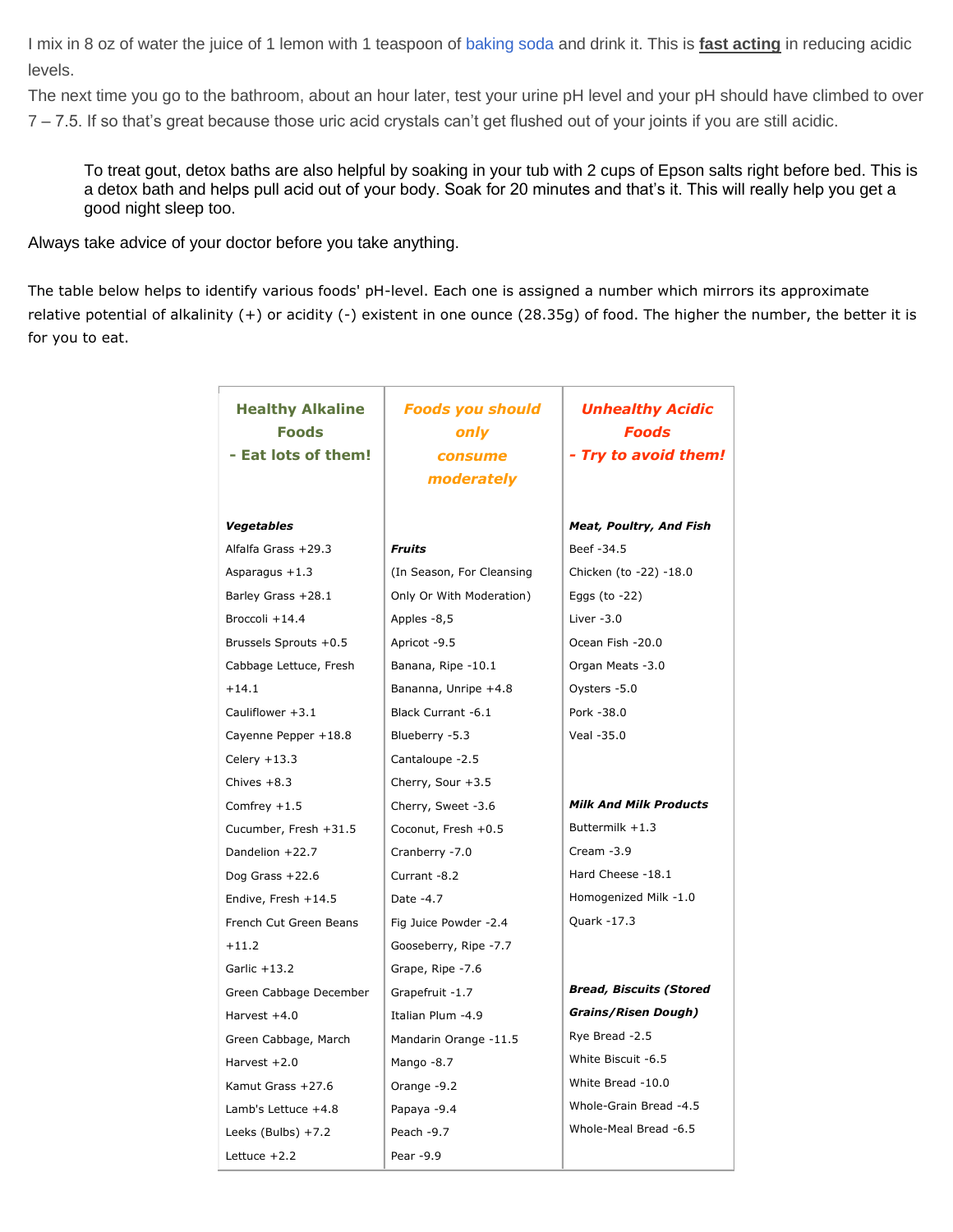Onion +3.0 Peas, Fresh +5.1 Peas, Ripe +0.5 Red Cabbage +6.3 Rhubarb Stalks +6.3 Savoy Cabbage +4.5 Shave Grass +21.7 Sorrel +11.5 Soy Sprouts +29.5 Spinach (Other Than March) +13.1 Spinach, March Harvest +8.0 Sprouted Chia Seeds +28.5 Sprouted Radish Seeds +28.4 Straw Grass +21.4 Watercress +7.7 Wheat Grass +33.8 White Cabbage +3.3 Zucchini +5.7

#### *Root Vegetables*

Beet +11.3 Carrot +9.5 Horseradish +6.8 Kohlrabi +5.1 Potatoes +2.0 Red Radish +16.7 Rutabaga +3.1 Summer Black Radish +39.4 Turnip +8.0 White Radish (Spring) +3.1

#### *Fruits*

Avocado (Protein) +15.6 Fresh Lemon +9.9 Limes +8.2 Tomato +13.6

*Non-Stored Organic Grains And Legumes* Buckwheat Groats +0.5 Granulated Soy (Cooked Ground Soy Beans) +12.8 Pineapple -12.6 Raspberry -5.1 Red Currant -2.4 Rose Hips -15.5 Strawberry -5.4 Tangerine -8.5 Watermelon -1.0 Yellow Plum -4.9

#### *Non-Stored Grains* Brown Rice -12.5 Wheat -10.1

*Nuts* Hazelnuts -2.0 Macadamia Nuts -3.2 Walnuts -8.0

*Fish* Fresh Water Fish -11.8

*Fats* Coconut Milk -1.5 Sunflower Oil -6.7

#### *Nuts* Cashews -9.3

Peanuts -12.8 Pistachios -16.6

#### *Fats*

Butter -3.9 Corn Oil -6.5 Margarine -7.5

#### *Sweets*

Artificial Sweetners -26.5 Barley Malt Syrup -9.3 Beet Sugar -15.1 Brown Rice Syrup -8.7 Chocolate -24.6 Dr. Bronner's Barley Dried Sugar Cane Juice - 18.0 Fructose -9.5 Honey -7.6 Malt Sweetener -9.8 Milk Sugar -9.4 Molasses -14.6 Turbinado Sugar -9.5 White Sugar -17.6

#### *Condiments*

Ketchup -12.4 Mayonaise -12.5 Mustard -19.2 Soy Sauce -36.2 Vinegar -39.4

#### *Beverages*

Beer -26.8 Coffee -25.1 Fruit Juice Sweetened Fruit Juice, Packaged, Natural -8.7 Liquor -38.7 Tea (Black) -27.1 Wine -16.4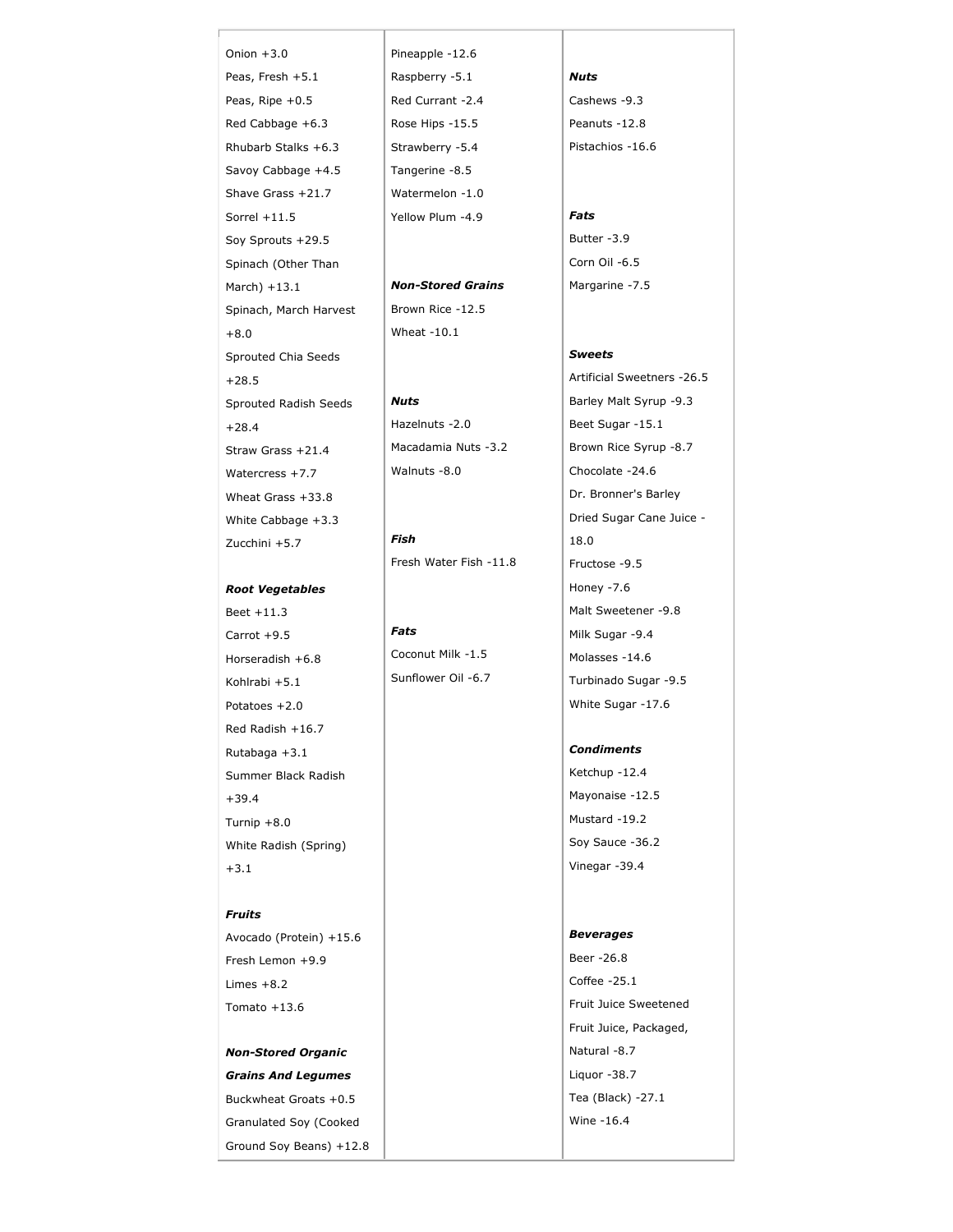| Lentils $+0.6$            |                      |
|---------------------------|----------------------|
| Lima Beans $+12.0$        | <b>Miscellaneous</b> |
| Quinoa +                  | Canned Foods         |
| Soy Flour +2.5            | Microwaved Foods     |
| Soy Lecithin (Pure) +38.0 | Processed Foods      |
| Soy Nuts (soaked Soy      |                      |
| Beans, Then Air Dried)    |                      |
| $+26.5$                   |                      |
| Soybeans, Fresh +12.0     |                      |
| Spelt $+0.5$              |                      |
| Tofu $+3.2$               |                      |
| White Beans (Navy Beans)  |                      |
| $+12.1$                   |                      |
|                           |                      |
| <b>Nuts</b>               |                      |
| Almonds $+3.6$            |                      |
| Brazil Nuts +0.5          |                      |
|                           |                      |
| <b>Seeds</b>              |                      |
| Caraway Seeds +2.3        |                      |
| Cumin Seeds +1.1          |                      |
| Fennel Seeds +1.3         |                      |
| Flax Seeds +1.3           |                      |
| Pumpkin Seeds +5.6        |                      |
| Sesame Seeds +0.5         |                      |
| Sunflower Seeds +5.4      |                      |
| Wheat Kernel +11.4        |                      |
|                           |                      |
| Fats (Fresh, Cold-        |                      |
| <b>Pressed Oils)</b>      |                      |
| Borage Oil +3.2           |                      |
| Evening Primrose Oil +4.1 |                      |
| Flax Seed Oil +3.5        |                      |
| Marine Lipids +4.7        |                      |
| Olive Oil $+1.0$          |                      |

#### **Table: pH scale of alkaline and acid forming foods**

*(Source: "Back To The House Of Health" by Shelley Redford Young)*

The more alkaline-forming foods you add to your **nutrition**, the stronger will be the results. Should you not be able to completely avoid acidic foods, you should at least try to consume as less as possible of them, and instead put more green food and veggies on your plate. Remember that every little step to a more **alkaline diet** is an improvement to a healthier way of life.

Moreover, you can add **green plants nutritional supplements** to your diet, which can support you in attaining **pH balance**  in a natural way. Such supplements were developed by Dr. Young, a microbiologist and nutritionist. Over many years he has researched the interrelations between **acid wastes** inside the body and the development of unhealthy conditions and disease.